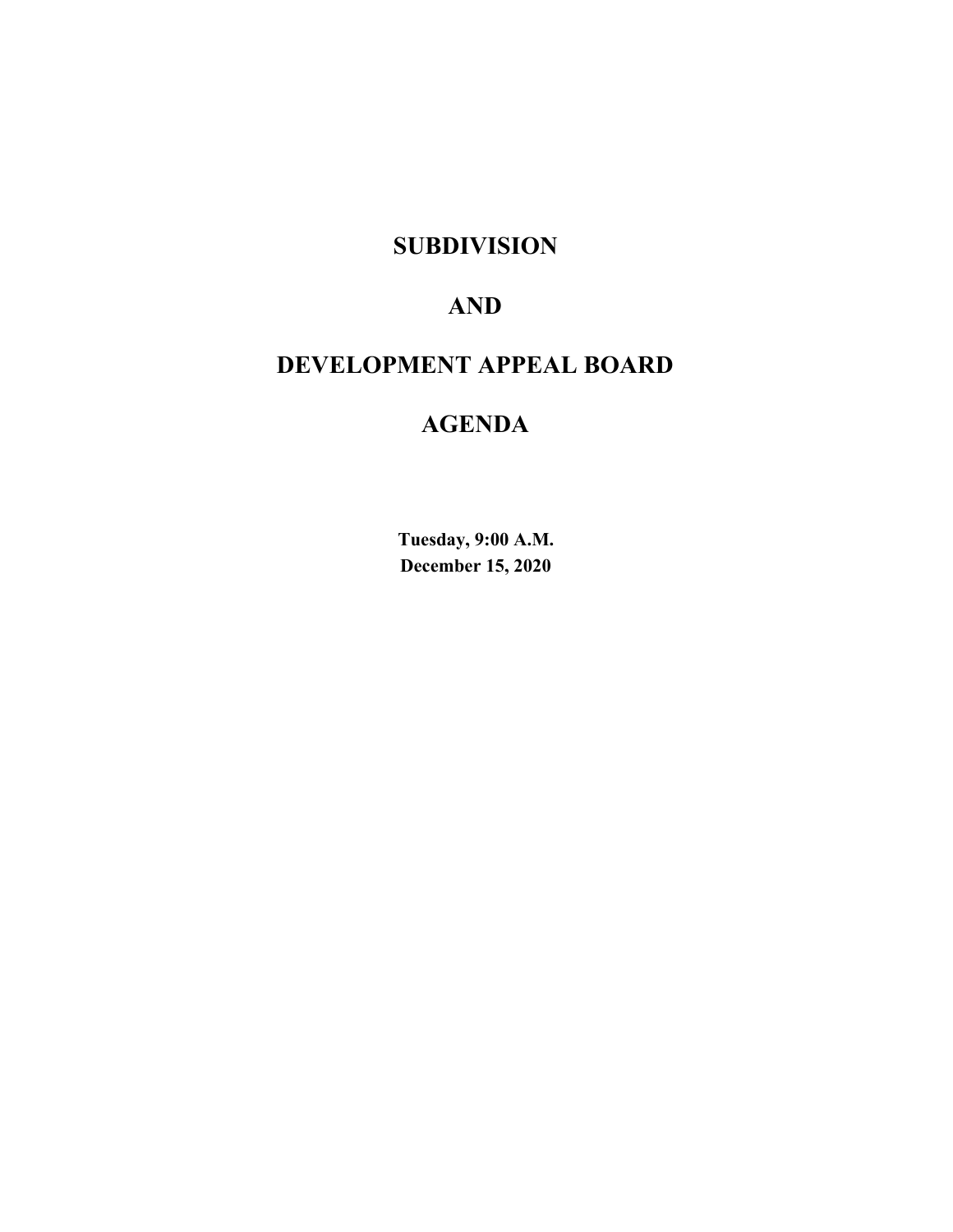## **SUBDIVISION AND DEVELOPMENT APPEAL BOARD**

| <b>NOTE:</b> | Unless otherwise stated, all references to "Section numbers" in this Agenda<br>refer to the authority under the Edmonton Zoning Bylaw 12800. |                                                              |  |  |  |
|--------------|----------------------------------------------------------------------------------------------------------------------------------------------|--------------------------------------------------------------|--|--|--|
|              |                                                                                                                                              | 1382 - McConachie Boulevard NW<br>Project No.: 374539185-002 |  |  |  |
|              |                                                                                                                                              | Erect a fence $\omega$ 2.44m in Height in the Rear Yard      |  |  |  |
| 9:00 A.M.    | $SDAB-D-20-181$                                                                                                                              |                                                              |  |  |  |
|              |                                                                                                                                              |                                                              |  |  |  |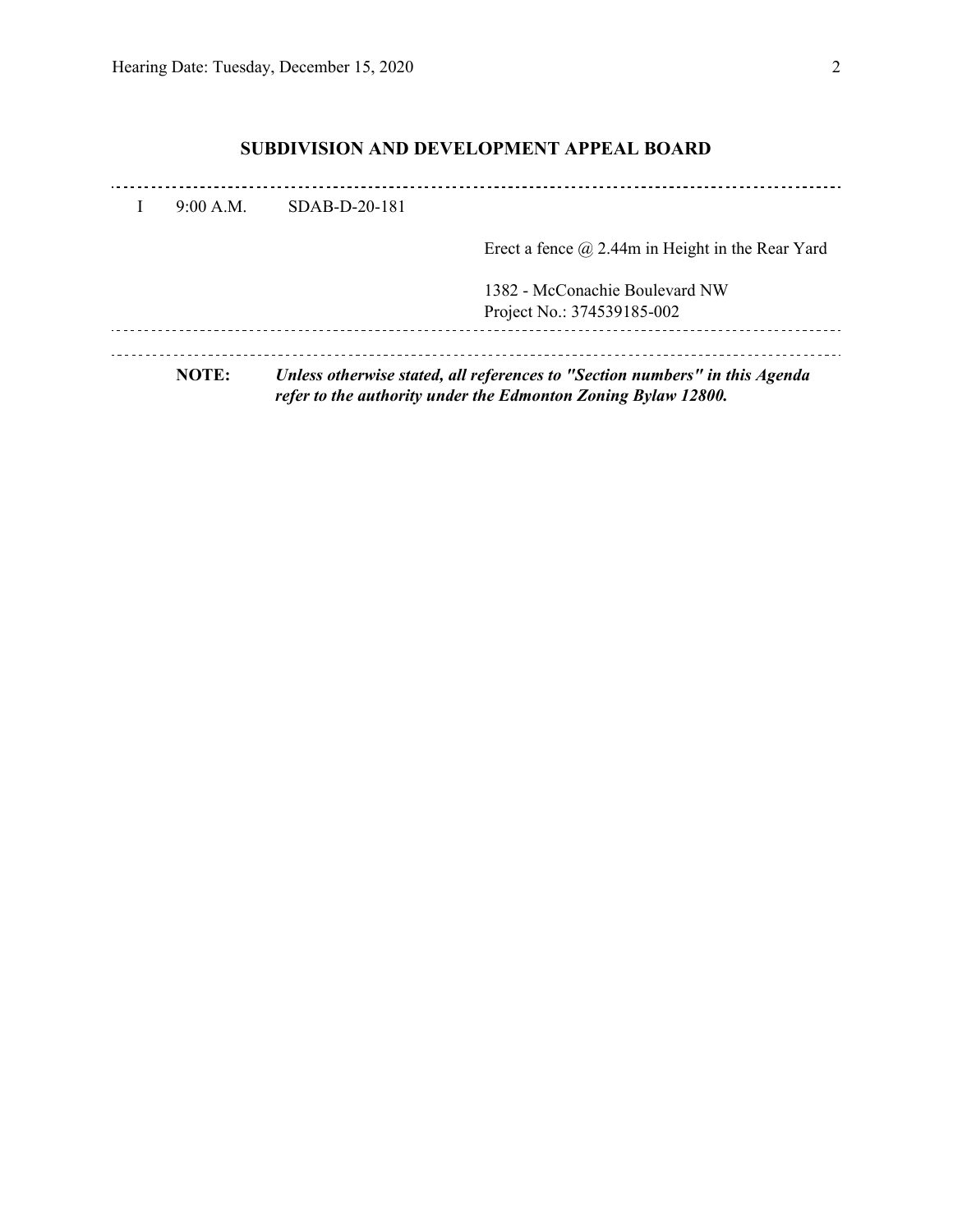#### **ITEM I: 9:00 A.M. FILE: SDAB-D-20-181**

# AN APPEAL FROM THE DECISION OF THE DEVELOPMENT OFFICER APPELLANT: APPLICATION NO.: 374539185-002 APPLICATION TO: Erect a fence @ 2.44m in Height in the Rear Yard DECISION OF THE DEVELOPMENT AUTHORITY: Approved with conditions DECISION DATE: October 28, 2020 DATE OF APPEAL: November 24, 2020 NOTIFICATION PERIOD: November 12, 2020 through December 3, 2020 RESPONDENT: D. Simon MUNICIPAL DESCRIPTION OF SUBJECT PROPERTY: 1382 - McConachie Boulevard NW LEGAL DESCRIPTION: Plan 1721305 Blk 23 Lot 22 ZONE: (RMD) Residential Mixed Dwelling Zone OVERLAY: N/A STATUTORY PLAN(S): McConachie Neighbourhood Structure Plan Pilot Sound Area Structure Plan

### *Grounds for Appeal*

The Appellant provided the following reasons for appealing the decision of the Development Authority:

> We own 50% of the existing 6 ft fence built to the specs by Pacesetter Homes for the development as of Mclabs. Dev.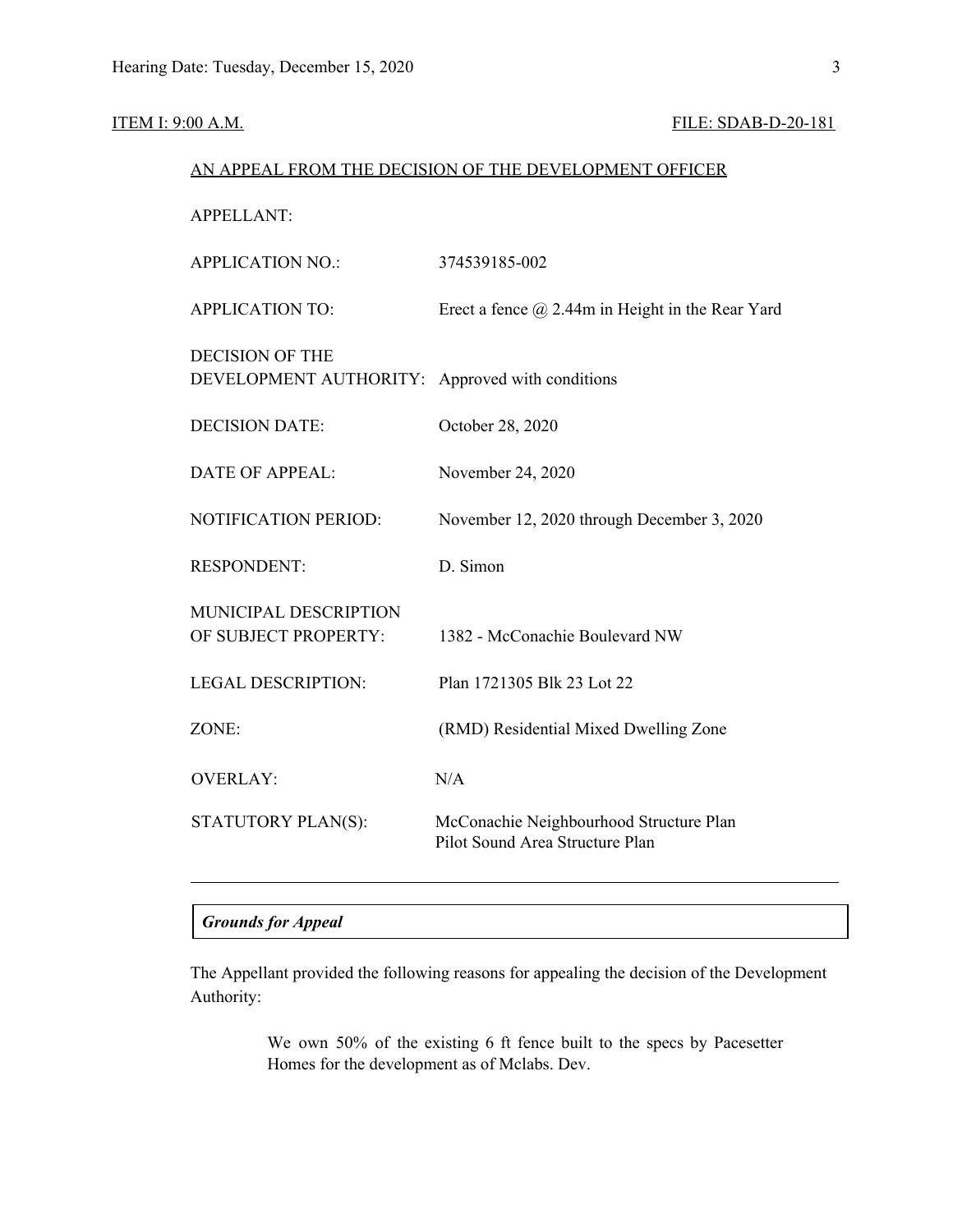This extension of mismatched boards was built while we were out of the city and not consulted with and never approved what our neighbour did.

We put a complaint in to the Bylaws dept in May 2020 never looked at till the fall of 2020. This fence extension is causing us stress to the fact it looks unprofessional built and makes our yard shaded longer in the morning causing moisture to last longer in our yard after rainstorms our grass is deteriorating from the extra shade and so far this winter snow is building higher on our deck and walkway. This could cause our yard to stay wetter from the snow built up it will not melt quickly causing more damage to our lawn and decking.

This extension could cause a financial loss to us and devalue our property when ever we try to sell.It will be hard to explain why this extension was built and out of place for the neighbourhood .home owner at 1382 has a option of removing the extension when ever they decide to sell.

This permit could set a president for other homeowners to do the same and have a development with many different types of extensions and fences of over 8 ft are built, the development would look shabby .If a homeowner needs this type of privacy they should purchased in rural setting not a connected Townhome where there is a multi culture of people that have to neighbourly to each other a 6 ft fence is high enough for any development a 8 ft wall looks degrading.

#### *General Matters*

#### **Appeal Information:**

The *Municipal Government Act*, RSA 2000, c M-26 states the following:

#### **Grounds for Appeal**

**685(1)** If a development authority

- (a) fails or refuses to issue a development permit to a person,
- (b) issues a development permit subject to conditions, or
- (c) issues an order under section 645,

the person applying for the permit or affected by the order under section 645 may appeal to the subdivision and development appeal board.

**(2)** In addition to an applicant under subsection (1), any person affected by an order, decision or development permit made or issued by a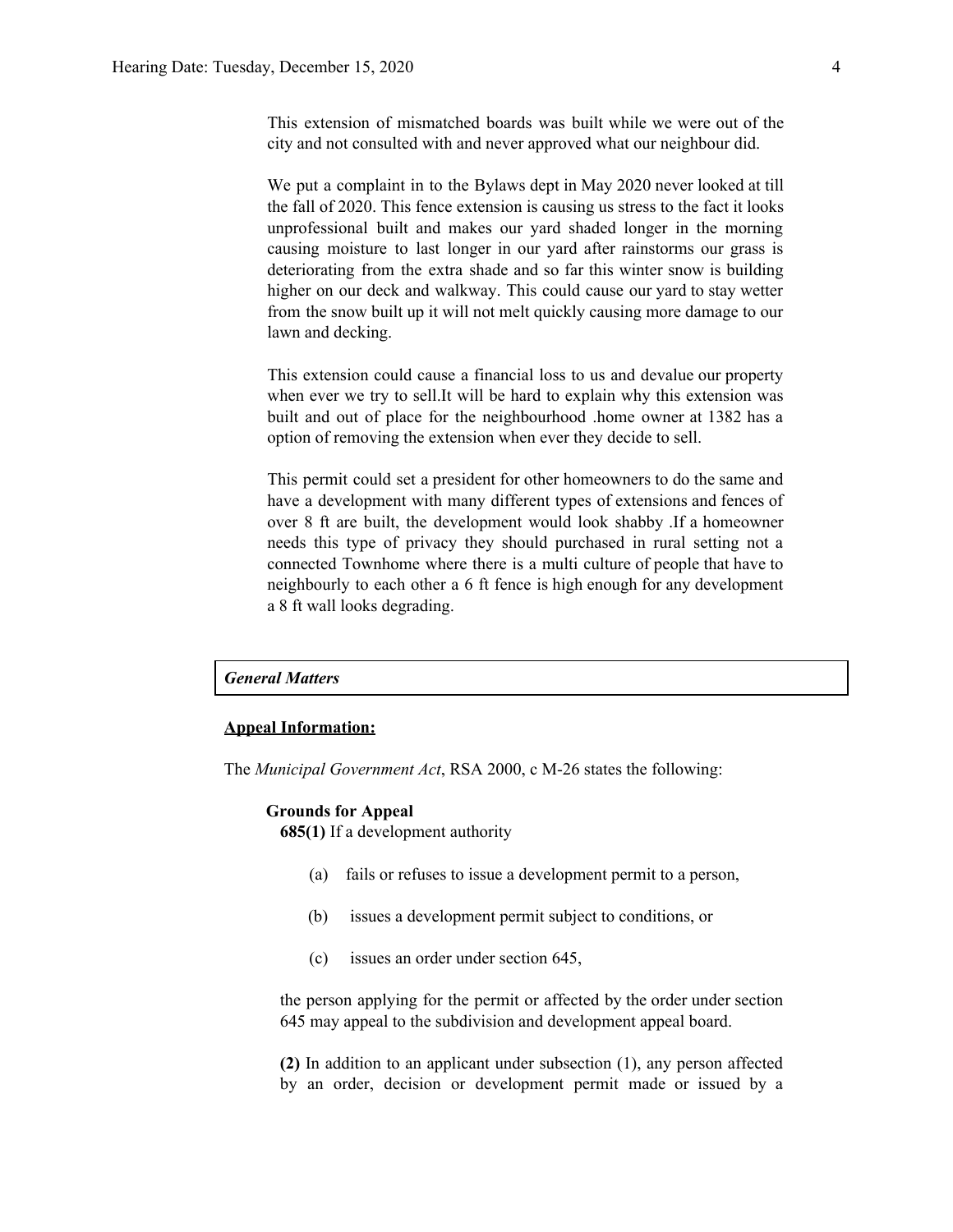#### **Appeals**

**686(1)** A development appeal to a subdivision and development appeal board is commenced by filing a notice of the appeal, containing reasons, with the board,

- (a) in the case of an appeal made by a person referred to in section 685(1)
	- (i) with respect to an application for a development permit,
		- (A) within 21 days after the date on which the written decision is given under section 642, or
		- (B) if no decision is made with respect to the application within the 40-day period, or within any extension of that period under section 684, within 21 days after the date the period or extension expires,

or

- (ii) with respect to an order under section 645, within 21 days after the date on which the order is made, or
- (b) in the case of an appeal made by a person referred to in section 685(2), within 21 days after the date on which the notice of the issuance of the permit was given in accordance with the land use bylaw.

#### **Hearing and Decision**

**687(3)** In determining an appeal, the subdivision and development appeal board

…

- (a.1) must comply with the land use policies;
- (a.2) subject to section 638, must comply with any applicable statutory plans;
- (a.3) subject to clause (d), must comply with any land use bylaw in effect;
- (a.4) must comply with the applicable requirements of the regulations under the *Gaming, Liquor and Cannabis Act* respecting the location of premises described in a cannabis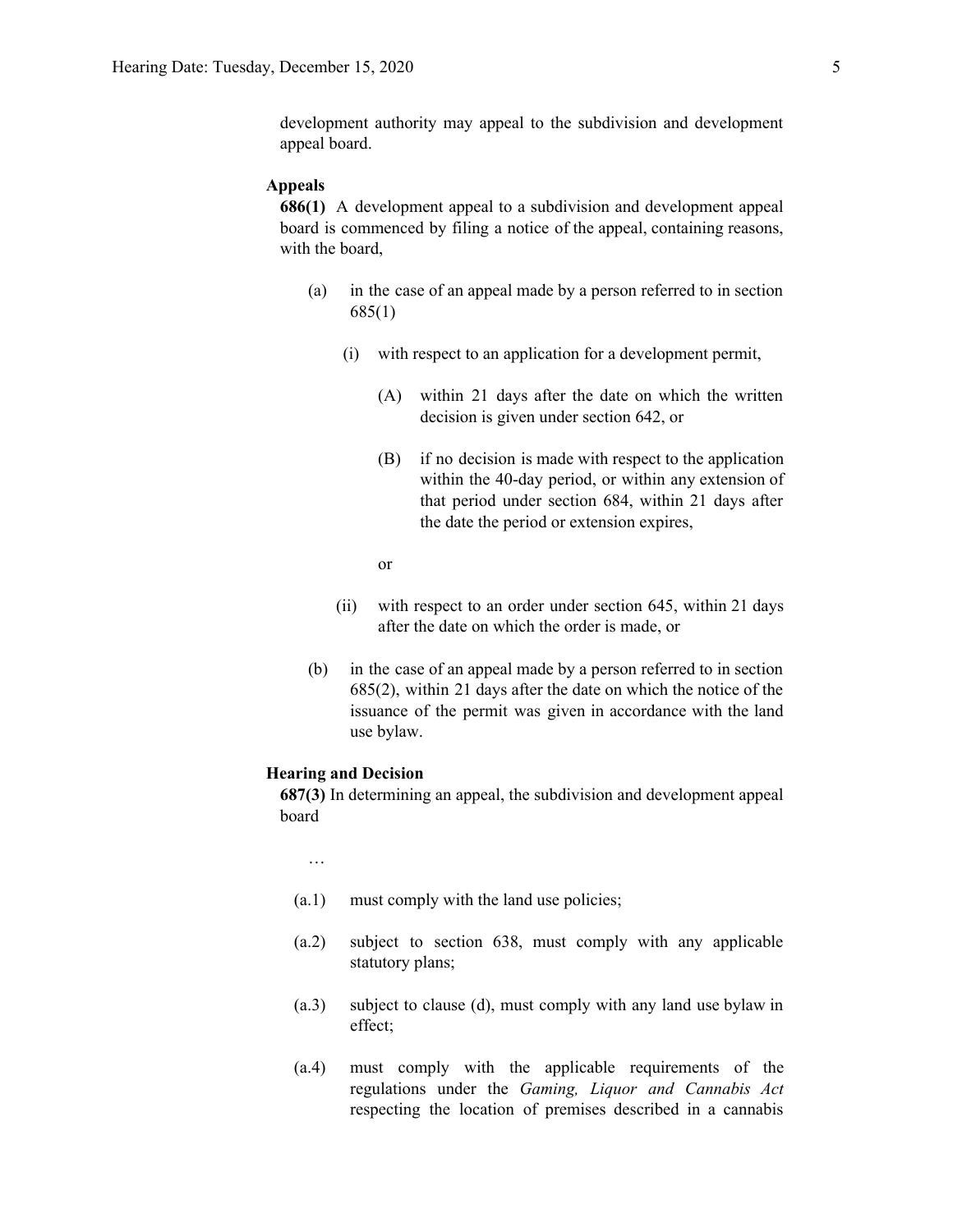licence and distances between those premises and other premises;

- …
- (c) may confirm, revoke or vary the order, decision or development permit or any condition attached to any of them or make or substitute an order, decision or permit of its own;
- (d) may make an order or decision or issue or confirm the issue of a development permit even though the proposed development does not comply with the land use bylaw if, in its opinion,
	- (i) the proposed development would not
		- (A) unduly interfere with the amenities of the neighbourhood, or
		- (B) materially interfere with or affect the use, enjoyment or value of neighbouring parcels of land,

and

(ii) the proposed development conforms with the use prescribed for that land or building in the land use bylaw.

#### **General Provisions from the** *Edmonton Zoning Bylaw:*

Under section 155.2(4), **Row Housing** is a **Permitted Use** in the **(RMD) Residential Mixed Dwelling Zone.**

Under section 6.1, **Accessory** means "when used to describe a Use or building, a Use or building naturally or normally incidental, subordinate, and devoted to the principal Use or building, and located on the same lot or Site."

Under section 6.1, **Fence** means "a structure constructed at ground level, used to prevent or restrict passage, provide visual screening, noise attenuation, Landscaping, or to mark a boundary."

Under section 6.1, **Height** means "a vertical distance between two points."

Section 155.1 states that the **General Purpose** of the **(RMD) Residential Mixed Dwelling Zone** is:

to provide for a range of dwelling types and densities including Single Detached, Semi-detached and Row Housing that provides the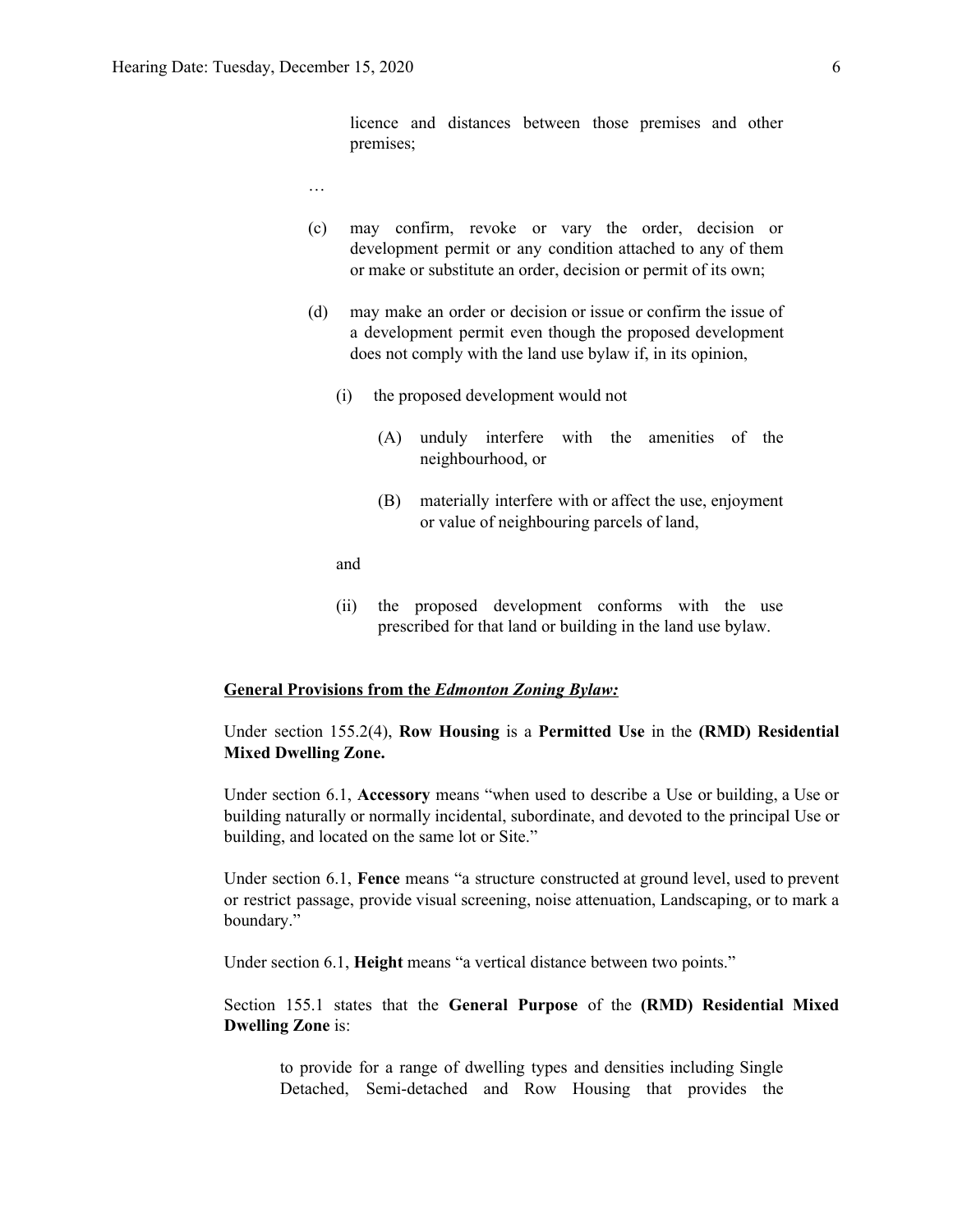opportunity for more efficient utilization of land in developing neighbourhoods, while encouraging diversity in built form.

#### *Fence Height*

Section 49.1(g) states:

In the case where the permitted Height of a Fence, wall, or gate is 1.85 m, the Development Officer may vary the Height of the Fence, wall, or gate to a maximum of 2.44 m, in order to provide additional screening from public roadways or incompatible adjacent Uses.

#### **Development Officer's Determination (Based on Written Submission)**

**Fence Height - The fence in the rear yard adjacent to 1380 McConachie Blvd is 2.44m high, instead of 1.8m (Section 49.1.g)**

[unedited]

Notice to Applicant/Appellant

Provincial legislation requires that the Subdivision and Development Appeal Board issue its official decision in writing within fifteen days of the conclusion of the hearing.

 $\mathcal{L}_\text{max} = \mathcal{L}_\text{max} = \mathcal{L}_\text{max} = \mathcal{L}_\text{max} = \mathcal{L}_\text{max} = \mathcal{L}_\text{max} = \mathcal{L}_\text{max} = \mathcal{L}_\text{max} = \mathcal{L}_\text{max} = \mathcal{L}_\text{max} = \mathcal{L}_\text{max} = \mathcal{L}_\text{max} = \mathcal{L}_\text{max} = \mathcal{L}_\text{max} = \mathcal{L}_\text{max} = \mathcal{L}_\text{max} = \mathcal{L}_\text{max} = \mathcal{L}_\text{max} = \mathcal{$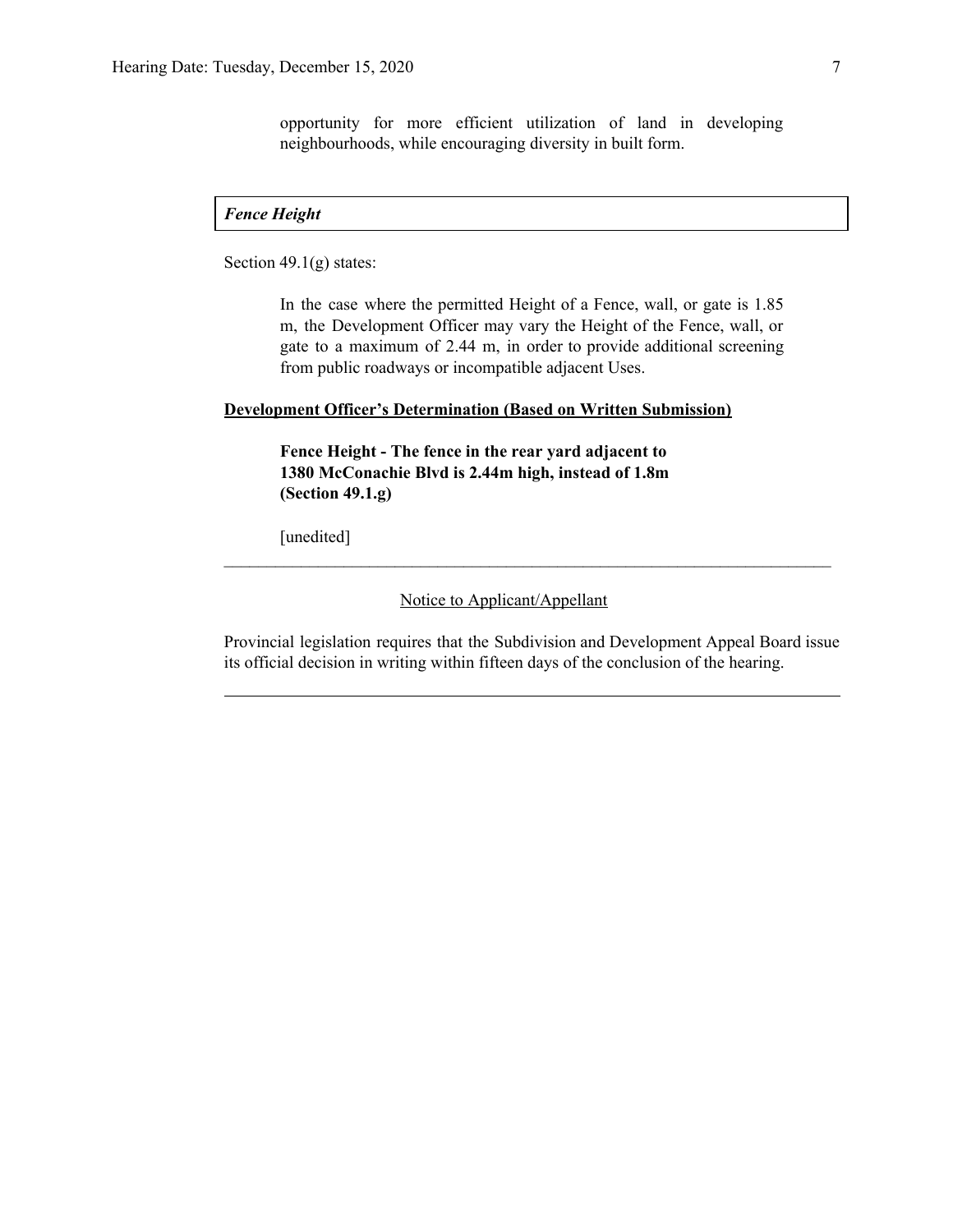| <b>Edmonton</b>                                                                                                                                                                                                                                                                                                                                                                                                                                                                                                                                                                                                                                                                                                                                                                                                                                                      | Project Number: 374539185-002<br><b>Application Date:</b><br>OCT 02, 2020<br>Printed:<br>October 28, 2020 at 10:51 AM<br>1 of 2<br>Page:                                                                                                                                                                                                                                                                                                                                                                                                     |
|----------------------------------------------------------------------------------------------------------------------------------------------------------------------------------------------------------------------------------------------------------------------------------------------------------------------------------------------------------------------------------------------------------------------------------------------------------------------------------------------------------------------------------------------------------------------------------------------------------------------------------------------------------------------------------------------------------------------------------------------------------------------------------------------------------------------------------------------------------------------|----------------------------------------------------------------------------------------------------------------------------------------------------------------------------------------------------------------------------------------------------------------------------------------------------------------------------------------------------------------------------------------------------------------------------------------------------------------------------------------------------------------------------------------------|
|                                                                                                                                                                                                                                                                                                                                                                                                                                                                                                                                                                                                                                                                                                                                                                                                                                                                      | <b>Overheight Fence Permit</b>                                                                                                                                                                                                                                                                                                                                                                                                                                                                                                               |
| This document is a record of a Development Permit application, and a record of the decision for the undertaking described below, subject to<br>the limitations and conditions of this permit, of the Edmonton Zoning Bylaw 12800 as amended.                                                                                                                                                                                                                                                                                                                                                                                                                                                                                                                                                                                                                         |                                                                                                                                                                                                                                                                                                                                                                                                                                                                                                                                              |
| <b>Applicant</b>                                                                                                                                                                                                                                                                                                                                                                                                                                                                                                                                                                                                                                                                                                                                                                                                                                                     | Property Address(es) and Legal Description(s)<br>1382 - MCCONACHIE BOULEVARD NW<br>Plan 1721305 Blk 23 Lot 22                                                                                                                                                                                                                                                                                                                                                                                                                                |
|                                                                                                                                                                                                                                                                                                                                                                                                                                                                                                                                                                                                                                                                                                                                                                                                                                                                      | <b>Location(s)</b> of Work<br>Suite:<br>1382 - MCCONACHIE BOULEVARD NW<br>Entryway: 1382 - MCCONACHIE BOULEVARD NW<br>Building: 1382 - MCCONACHIE BOULEVARD NW                                                                                                                                                                                                                                                                                                                                                                               |
| <b>Scope of Permit</b><br>To erect a fence @ 2.44m in Height in the Rear Yard.                                                                                                                                                                                                                                                                                                                                                                                                                                                                                                                                                                                                                                                                                                                                                                                       |                                                                                                                                                                                                                                                                                                                                                                                                                                                                                                                                              |
| <b>Permit Details</b><br>Class Of Permit: Class B<br>Stat. Plan Overlay/Annex Area: (none)                                                                                                                                                                                                                                                                                                                                                                                                                                                                                                                                                                                                                                                                                                                                                                           | Site Area (sq. m.): 267.31                                                                                                                                                                                                                                                                                                                                                                                                                                                                                                                   |
| <b>Development Permit Decision</b><br>Approved<br>Issue Date: Oct 28, 2020 Development Authority: BERNUY, MICHELLE<br><b>Subject to the Following Conditions</b><br>This Development Permit is NOT valid until the Notification Period expires in accordance to Section 21 (Section 17.1).<br>This Development Permit authorizes the development of a a fence $@2.44m$ in Height in the Rear Yard.<br>The development shall be constructed in accordance with the stamped and approved drawings.<br>The fence shall be installed entirely on the subject property.<br>The fence shall not impede any sightlines for vehicular or pedestrian traffic.<br>standard of surrounding development (Section 57.3.1).<br>Immediately upon completion of the development of the fence, the site shall be cleared of all debris.<br><b>ADVISEMENTS:</b><br>Site (Section 5.2). | As far as reasonably practicable, the design and use of exterior finishing materials used shall be similar to, or better than, the<br>An approved Development Permit means that the proposed development has been reviewed against the provisions of this bylaw. It<br>does not remove obligations to conform with other legislation, bylaws or land title instruments including, but not limited to, the<br>Municipal Government Act, the Safety Codes Act or any caveats, restrictive covenants or easements that might be attached to the |
| <b>Rights of Appeal</b><br>Amendment Act.                                                                                                                                                                                                                                                                                                                                                                                                                                                                                                                                                                                                                                                                                                                                                                                                                            | Unless otherwise stated, all above references to section numbers refer to the authority under the Edmonton Zoning Bylaw 12800.<br>This approval is subject to the right of appeal as outlined in Chapter 24, Section 683 through 689 of the Municipal Government                                                                                                                                                                                                                                                                             |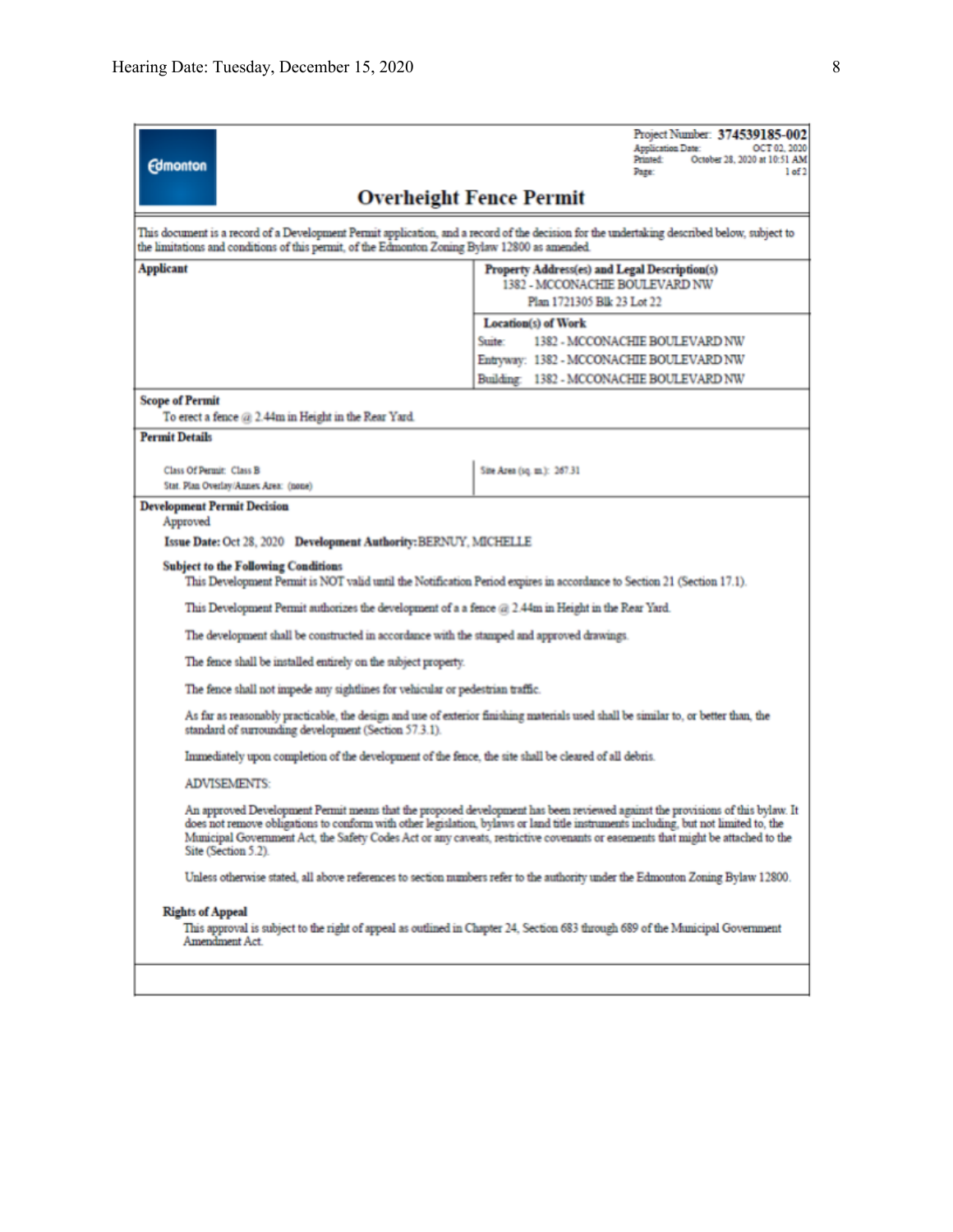| <b>Building Permit Decision</b><br>No decision has yet been made.<br>Fees<br><b>Existing Without Permit Dev</b><br><b>Application Penalty Fee</b><br>Development Application Fee<br>Total GST Amount:<br>Totals for Permit: | <b>Fee Amount</b><br>\$182.00<br>\$182.00<br>\$0.00<br>\$364.00 | <b>Amount Paid</b><br>\$182.00<br>\$182.00<br>\$364.00 | <b>Overheight Fence Permit</b><br>Receipt#<br>06780259<br>00832509293F001 | <b>Date Paid</b><br>Oct 15, 2020<br>Oct 02, 2020 |
|-----------------------------------------------------------------------------------------------------------------------------------------------------------------------------------------------------------------------------|-----------------------------------------------------------------|--------------------------------------------------------|---------------------------------------------------------------------------|--------------------------------------------------|
|                                                                                                                                                                                                                             |                                                                 |                                                        |                                                                           |                                                  |
|                                                                                                                                                                                                                             |                                                                 |                                                        |                                                                           |                                                  |
|                                                                                                                                                                                                                             |                                                                 |                                                        |                                                                           |                                                  |
|                                                                                                                                                                                                                             |                                                                 |                                                        |                                                                           |                                                  |
|                                                                                                                                                                                                                             |                                                                 |                                                        |                                                                           |                                                  |
|                                                                                                                                                                                                                             |                                                                 |                                                        |                                                                           |                                                  |
|                                                                                                                                                                                                                             |                                                                 |                                                        |                                                                           |                                                  |
|                                                                                                                                                                                                                             |                                                                 |                                                        |                                                                           |                                                  |
|                                                                                                                                                                                                                             |                                                                 |                                                        |                                                                           |                                                  |
|                                                                                                                                                                                                                             |                                                                 |                                                        |                                                                           |                                                  |
|                                                                                                                                                                                                                             |                                                                 |                                                        |                                                                           |                                                  |
|                                                                                                                                                                                                                             |                                                                 |                                                        |                                                                           |                                                  |
|                                                                                                                                                                                                                             |                                                                 |                                                        |                                                                           |                                                  |
|                                                                                                                                                                                                                             |                                                                 |                                                        |                                                                           |                                                  |
|                                                                                                                                                                                                                             |                                                                 |                                                        |                                                                           |                                                  |
|                                                                                                                                                                                                                             |                                                                 |                                                        |                                                                           |                                                  |
|                                                                                                                                                                                                                             |                                                                 |                                                        |                                                                           |                                                  |
|                                                                                                                                                                                                                             |                                                                 |                                                        |                                                                           |                                                  |
|                                                                                                                                                                                                                             |                                                                 |                                                        |                                                                           |                                                  |
|                                                                                                                                                                                                                             |                                                                 |                                                        |                                                                           |                                                  |
|                                                                                                                                                                                                                             |                                                                 |                                                        |                                                                           |                                                  |
|                                                                                                                                                                                                                             |                                                                 |                                                        |                                                                           |                                                  |
|                                                                                                                                                                                                                             |                                                                 |                                                        |                                                                           |                                                  |
|                                                                                                                                                                                                                             |                                                                 |                                                        |                                                                           |                                                  |
|                                                                                                                                                                                                                             |                                                                 |                                                        |                                                                           |                                                  |
|                                                                                                                                                                                                                             |                                                                 |                                                        |                                                                           |                                                  |
|                                                                                                                                                                                                                             |                                                                 |                                                        |                                                                           |                                                  |
|                                                                                                                                                                                                                             |                                                                 |                                                        |                                                                           |                                                  |
|                                                                                                                                                                                                                             |                                                                 |                                                        |                                                                           |                                                  |
|                                                                                                                                                                                                                             |                                                                 |                                                        |                                                                           |                                                  |
|                                                                                                                                                                                                                             |                                                                 |                                                        |                                                                           |                                                  |
|                                                                                                                                                                                                                             |                                                                 |                                                        |                                                                           |                                                  |
|                                                                                                                                                                                                                             |                                                                 |                                                        |                                                                           |                                                  |
|                                                                                                                                                                                                                             |                                                                 |                                                        |                                                                           |                                                  |
|                                                                                                                                                                                                                             |                                                                 |                                                        |                                                                           |                                                  |
|                                                                                                                                                                                                                             |                                                                 |                                                        |                                                                           |                                                  |
|                                                                                                                                                                                                                             |                                                                 |                                                        |                                                                           |                                                  |
|                                                                                                                                                                                                                             |                                                                 |                                                        |                                                                           |                                                  |
|                                                                                                                                                                                                                             |                                                                 |                                                        |                                                                           |                                                  |
|                                                                                                                                                                                                                             |                                                                 |                                                        |                                                                           |                                                  |
|                                                                                                                                                                                                                             |                                                                 |                                                        |                                                                           |                                                  |
|                                                                                                                                                                                                                             |                                                                 |                                                        |                                                                           |                                                  |